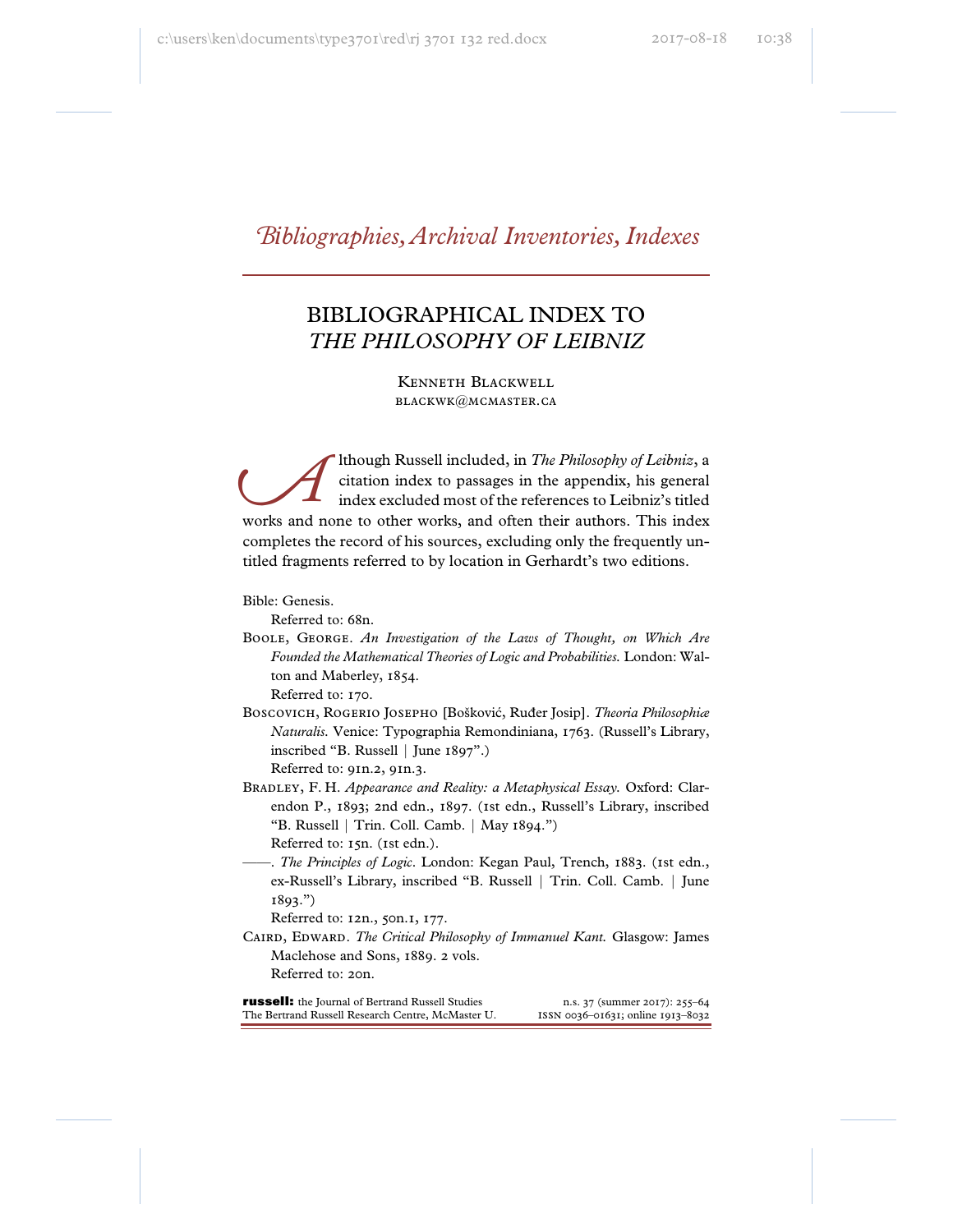- Chalmers, Thomas, *et al. The Bridgewater Treatises: on the Power, Wisdom and Goodness of God as Manifested in the Creation.* 8 vols. [9 with Babbage's vol.] London: 1833–38. Referred to: 183.
- Clerk Maxwell, James. *Matter and Motion*. Cambridge: Cambridge U. P., 1888 (1st edn., 1876).

Referred to: 83, 84n.

Cohen, Hermann. *Das Princip der Infinitesimal-Methode und seine Geschichte.* Berlin: Dümmler, 1883. (Russell's Library, inscribed "B. Russell | April 1898".)

Referred to: 88n., 109n.1, 111n.1. ms, fol. 171 (note at head); deleted on page proofs, 111n.2.

- Couturat, Louis. *La Logique de Leibniz d'après des documents inédits.* Paris: Alcan, 1901.<sup>1</sup> (Russell's Library, inscribed "A Monsieur B. Russell | Hommage de cordial sympathie. | Louis Couturat".) Referred to: v, 171n.
- Descartes, René. "Méditations": "Secondes Objections". *Oeuvres de Descartes.* Victor Cousin, ed. Vol. 1. Paris: F. G. Levrault, 1824. (Russell's Library.)

Referred to: 173n.1.

- Dillmann, Eduard. *Eine neue Darstellung der Leibnizischen Monadenlehre auf Grund der Quellen.* Leipzig: O. R. Reisland, 1891. Referred to: xiii, 150n.
- Duncan, G. M. *The Philosophical Works of Leibnitz.* New Haven: Tuttle, Morehouse and Taylor, 1890. Referred to: xv, xxiii.
- Erdmann, Johann Eduard. *Grundriss der Geschichte der Philosophie.* 3rd edn. Zweiter Band, *Philosophie der Neuzeit.* Berlin: Verlag von Wilhelm Hertz, 1878. (Russell's Library, vol. 2 inscribed "B. Russell".)

 Referred to: 145n.2, 188 ("*Geschichte*, Vol. ii. 2, p. 62"); 151n.1 in page proofs (sec. III in textual notes).

- ——. *Leibnitz und die Entwicklung des Idealismus vor Kant dargestellt*. Vol. 4, Part 2, of *Versuch einer wissenschaftlichen Darstellung der Geschichte der neuern Philosophie*. Leipzig: Vogel, 1842.
	- Referred to: xiii ("his larger history"), 147 ("supported by Erdmann" [*Geschichte* ?]), 154 ("theory … of Erdmann" [*Geschichte* ?]); MS, fol. 232 ("Hist. pp. XL, 98"; deleted, *PL*, 151: 13), 281 (deleted in page proofs, *PL*, 186: 26).
- ——, ed. G. W. Leibniz. *Opera Philosophica.* Berlin: G. Eichler, 1840. (Russell's Library.)

1 Russell spelled Leibniz's name "Leibnitz" and dated the book's publication as 1900.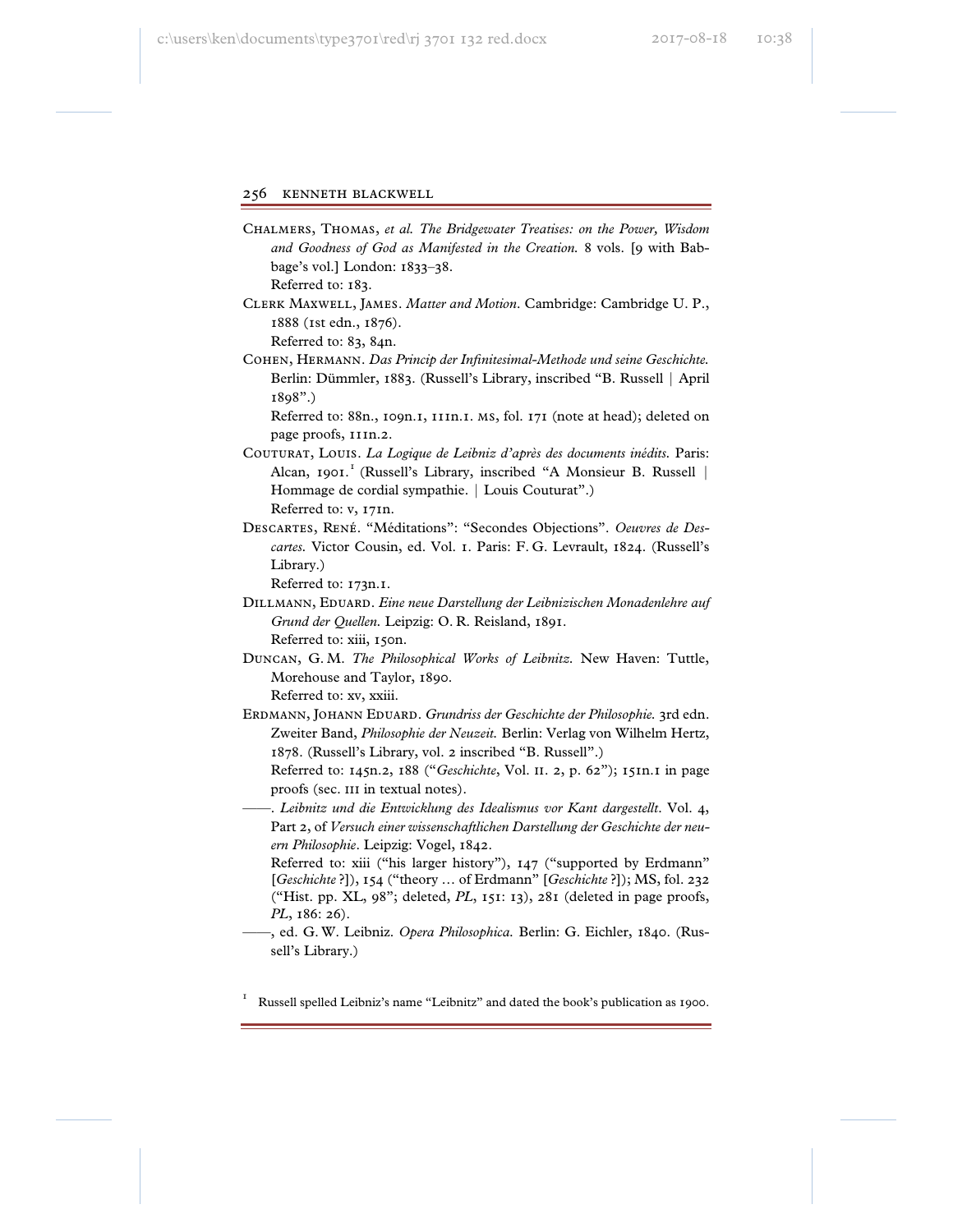Referred to: xiii, 2, 109n.3; MS, fol. 232 ("Erdmann p. 453"; page proofs, 151n. as "Geschichte"; deleted, *PL*, 151: 13).

Fischer, Kuno. *Geschichte der neuern Philosophie* [History of Modern Philosophie]. Stuttgart-Mannheim-Heidelberg: Friedrich Bassermann, 1854–77, and later edns.

Referred to:  $147$  ("histories").<sup>2</sup>

- Foucher de Careil, Louis-Alexandre. *Réfutation inédite de Spinoza par Leibniz, Précédée d'un Mémoire.* Paris: L'Institut de France, 1854. Referred to: xxiii, 18n.
- GERHARDT, CARL IMMANUEL.<sup>3</sup> "Leibniz über den Begriff der Bewegung". *Archiv für Geschichte de Philosophie* 1 (1888): 211–15. (Leibniz's Latin dialogue, "Pacidius to Philalethes".)

Referred to: 82n.3, 88, 128.

——. "Zu Leibniz' Dynamik". *Archiv für Geschichte de Philosophie* 1 (1888): 566–81.

Referred to: 71n.1, 82n.1, 85, 98.

——, ed. *Die philosophischen Schriften von Gottfried Wilhelm Leibniz*. Berlin: Weidmannsche Buchhandlung, 1875–90. 7 vols. (Russell's Library, inscribed "B. Russell | December 1898".)

Referred to: xxiii, 1n.

——, ed. *Leibnizens mathematische Schriften.* Berlin: Asher; Halle: Schmidt, 1849–63. 7 vols.

Referred to: xxiii.

Guhrauer, G. E. *Gottfried Wilhelm Freiherr v. Leibnitz: eine Biographie*. Breslau: Ferdinand Hirt's Verlag, 1846. 2 vols.

Referred to: 2n., 5n., 6n.2, 65n.1, 77n.2, 91n.4, 171n.

- ——. *Leibnitz's Deutsche Schriften*. 2 vols. Berlin: Veit und Comp., 1838–40. Referred to: ms, fol. 257; page proofs, 186: 26–8.
- Hegel, G. W. F. *Encyklopädie der philosophischen Wissenschaften im Grundrisse*. In Hegel's *Werke*. Vol. 5. Berlin: Duncker and Humblot, 1844. (Russell's Library.)

Referred to: 188n.

——. *The Logic of Hegel, Translated from the Encyclopaedia of the Philosophical Sciences*. Transl. William Wallace. 2nd edn. Oxford: Clarendon P., 1892. (Russell's Library, inscribed "B. Russell | August 1895" a marker being left at the page he refers to.)

<sup>2</sup> "What Shall I Read?" (*Papers* 1: 361) records that Russell read Vol. 2 of Fischer's

history in December 1898. Vol. 2 was *Leibniz und seine Schule* (2nd edn., 1867).<br><sup>3</sup> Gerhardt's initials are given in this article's byline as "C. J.", although that is not the case with his next article in the *Archiv*. The error is due to the ambiguity of the Fraktur "I" and "J" . Russell, too, gave him "C. J." in *PL*'s abbreviations, p. xxiii.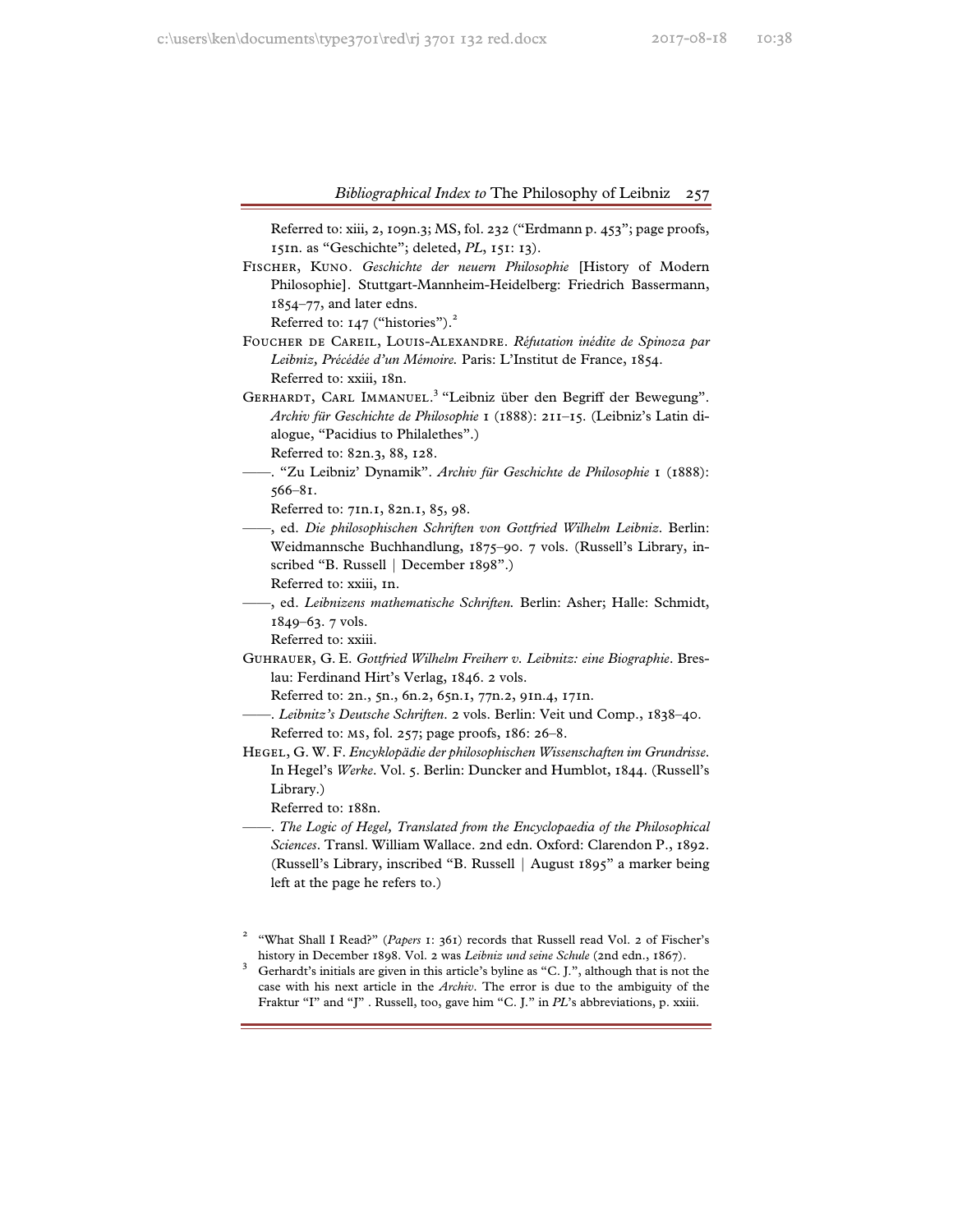Referred to: 188n. ("the smaller Logic").

——. *Vorlesungen über die Geschichte der Philosophie* [Lectures on the History of Philosophy]. In Hegel's *Werke*. Vol. 16.

Referred to: 188n.

- Hobbes, Thomas. *Human Nature, or the Fundamental Elements of Policy*. In William Molesworth, ed. *The English Works of Thomas Hobbes*. Vol. 4. London: John Bohn, 1840. (Russell's Library.) Referred to: 195n.1.
- Kant, Immanuel. *Gedanken von der wahren Schätzung der lebendigen Kräfte* [Thoughts on the True Estimation of Living Forces]. 1747. In G. Hartenstein, ed. *Immanuel Kant's Sämmtliche Werke*. Leipzig: Leopold Voss, 1867. Vol. 1: 1–177. (Russell's Library.)

Referred to:  $22n$ ,  $77n.1<sup>4</sup>$ .

——. *Kritik der reinen Vernunft* [*Critique of Pure Reason*]. 1781; 2nd edn., 1787. In Hartenstein, ed. *Sämmtliche Werke*, Vol. 3.

Referred to: 91n.1, 102, 119, 133n., 175n., 185n.

——. *Metaphysische Anfangsgründe der Naturwissenschaft* [Metaphysical Foundations of Natural Science]. In Hartenstein, ed. *Sämmtliche Werke*, Vol. 3.

Referred to: 91n.1.

Latta, Robert, ed. Leibniz, *The Monadology and Other Philosophical Writings.* Oxford: Clarendon P., 1898.

Referred to: xv, xxiii, 100, 126n.1.

LEIBNIZ, GOTTFRIED WILHELM. "De modo distinguendi phaenomena realia ab imaginariis" [On the Method of Distinguishing Real from Imaginary Phenomena]. N.d. In **G.VII.319-22**.

Referred to: 71.

——. *De Principio Individui* [On the Principle of the Individual]. 1663. In G.IV.15–26.

Referred to: 6.

——. "De rerum originatione radicali" [On the Ultimate Origination of Things]. 1697. In G.VII.302–8.

Referred to: 32, 197n.1.

——. *Discours de Métaphysique.* 1686. In G.IV.427–63.

Referred to: xiii, 3, 7, 8, 161, 186.

——. *Dissertatio de Arte Combinatoria.* ["*Ars Combinatoria*" in *PL* index.] 1666.

## In G.IV.27–102.

Referred to: 169n., 283.

——. "Entretiende Philarète et d'Ariste" [Dialogue between Philarète and Ariste]. *c*.1711. In G.VI.579–94.

4 Russell omitted the "*n*" from "*Wahren*" and abbreviated the editor's name to "Hart."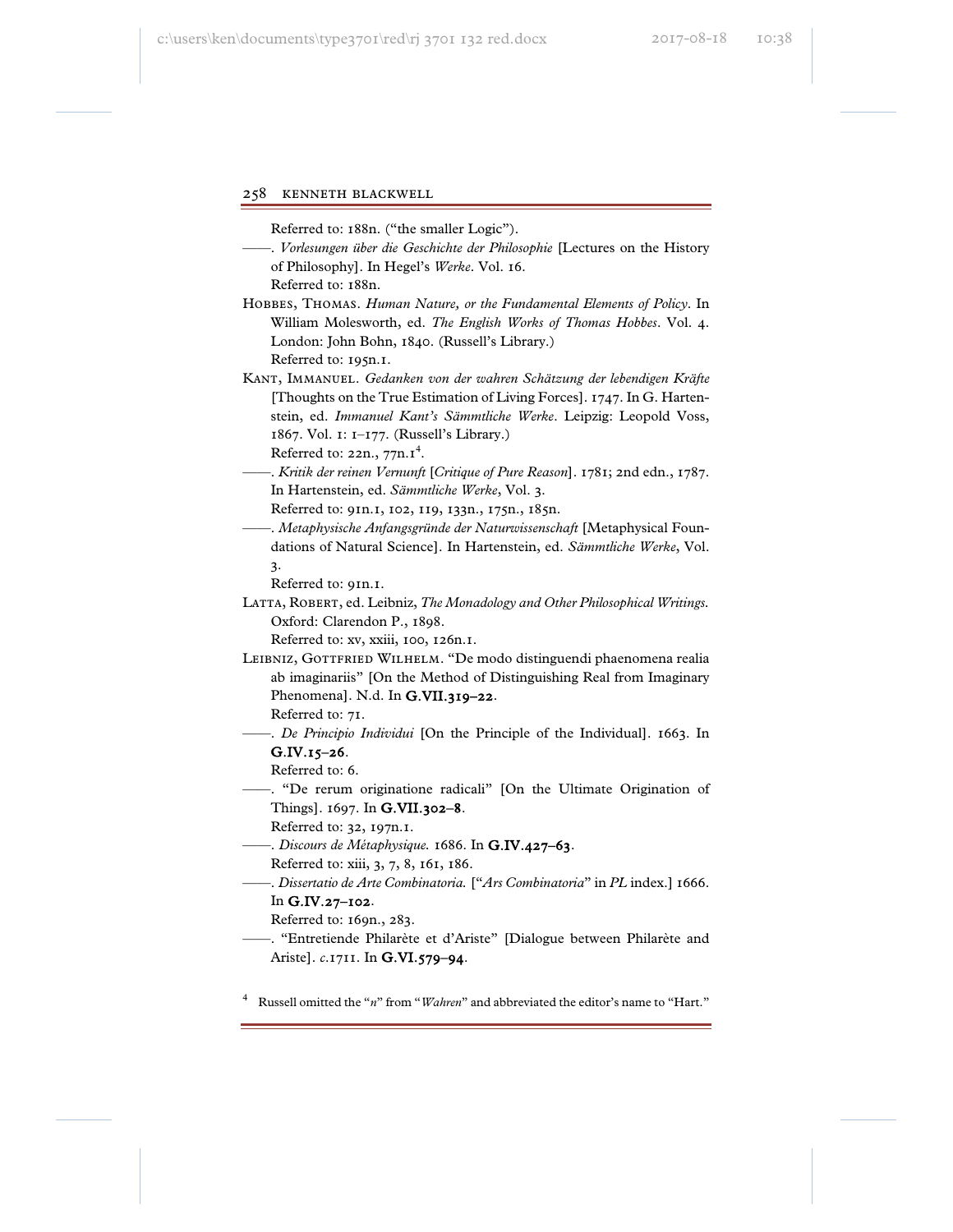Referred to: 41.

- ——. *Essais de Théodicée.* 1710. In G.VI.21–471.
	- Referred to: 1, 22, 108, 154. ms, fol. 295.
- ——. "H". [Short paper, in Latin and French versions, transl. by Russell from the French]. G.VII.108–11.

Referred to: 193n.2.

- ——. "Pacidius Philalethi Prima de Motu Philosophia". 1676. In Gerhardt 1888, pp. 211–15.
	- Referred to: 82 ("a highly interesting dialogue on the difficulties arising from the continuity of motion"), 83n., 88 ("written for Spinoza"), 128.
- Letters to Antoine Arnauld. 1686. In G.II.
	- Referred to: xiii, 1, 7, 8, 9, 145–6, 152.
- ——. "Meditationes de Cognitione, Veritate et Ideis" [Thoughts on Knowledge, Truth and Ideas]. 1684. In G.IV.422–6.
	- Referred to: 7, 167.
- ——. *Monadology.* 1714. In G.VI.607–23 ("IX").
	- Referred to: xiii, xxiii, 1n., 3, 19, 31, 35, 178n., 200n.2. Deleted in page proofs, 33n.
- ——. *New Essays concerning Human Understanding*. A. G. Langley, transl. and ed. London: Macmillan, 1896.
	- Referred to: xv, xxiii, 1, 14, 134, 156, 161, 163, 165, 195.
- ——. "On the True *Theologica Mystica*".

Referred to: 188n.237 above.

- ——. "Pacidius to Philalethes". *See under* Gerhardt.
- ——. Papers against Samuel Clarke. Transl. by Clarke. 1715–16. In G.VII.427–40.

 Referred to: xv, 35 (4th paper), 51n.1 (5th), 55 (5th), 97, 100, 114. ms, fol. 179 note at head: 5th)

——. "Principes de la Nature et de la Grace" [Principles of Nature and of Grace]. 1714. In G.VI.598–606.

Referred to: 1, 31.

——. "Quod Ens Perfectissimum Existit" [That the Most Perfect Being Exists]. 1676. In G.VII.261–2. [Submitted to Spinoza.]

Referred to: 173, 189.

——. "Specimen inventorum de admirandis naturae generalis arcanis" [Specimen of Discoveries of the Admirable Secrets of Nature in General]. 1688. In G.VII.309–18.

Referred to: 8.

- ——. "Systèm Nouveau de la Nature et de la Communication des Substances". *Journal des Savantes*, 1695. In G.IV.477–87. Referred to: 71.
- ——. "Tentamen de motuum coelestium causis" [An Essay on the Causes of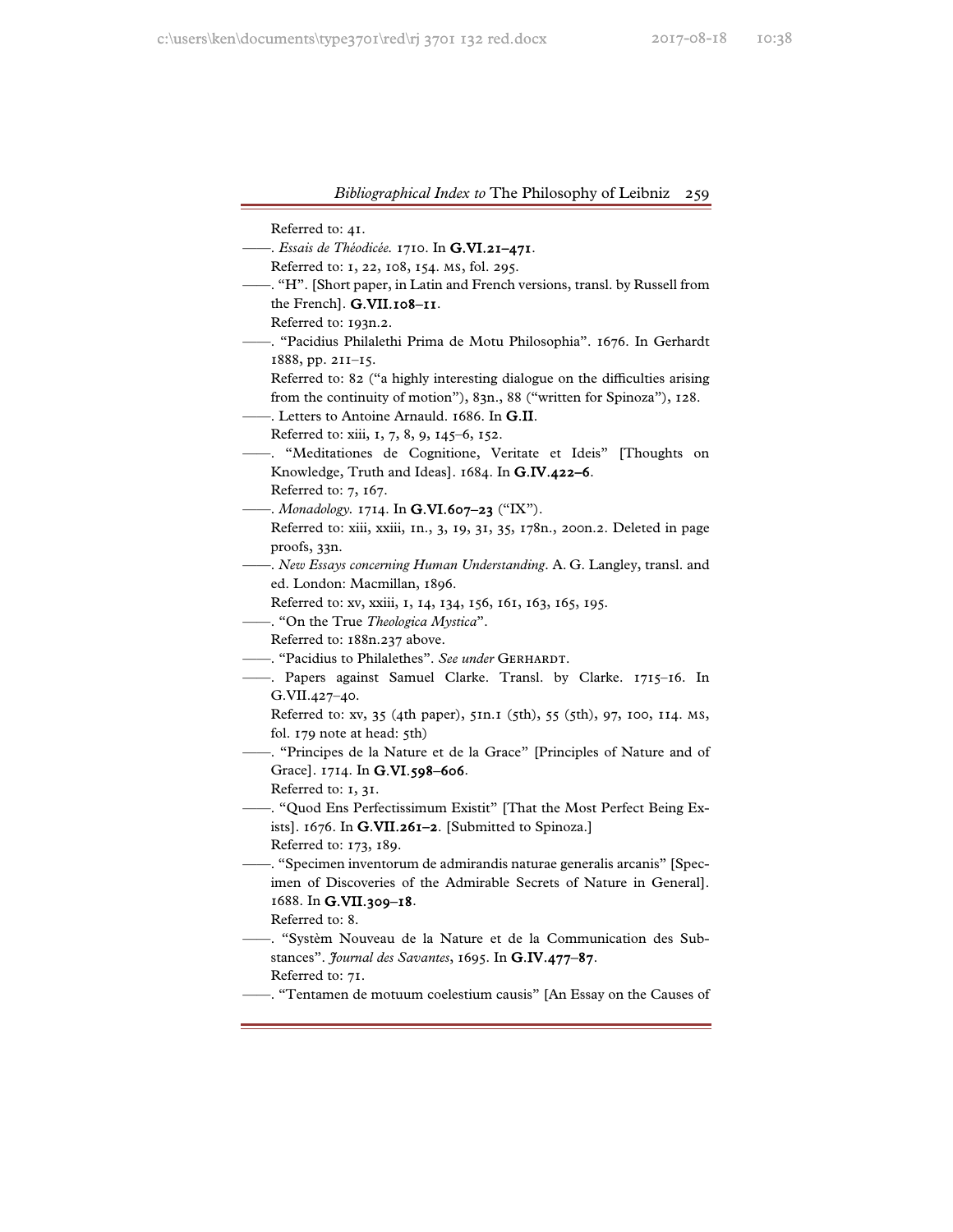Celestial Motions]. *Acta Eruditorum*, 1695. In G.M.VI.144–87.

Referred to: MS, fol. 146. Deleted from proofs, p. 89.

——. "IV". *c*.1680. In G.IV.297–303.

Referred to: 180n. ("paper ... against Des Cartes").

——. "XIII". *c*.1677. G.VII.194–7.

Referred to: 145n.2 ("highly interesting paper ... very Spinozistic throughout"), 197n.1 ("clearest statement of metaphysical perfection".

Locke, John. *An Essay concerning Human Understanding*. 2 vols. Oxford: Clarendon P., 1894. (Russell's Library.) Referred to: 50n.2, 160.

Lotze, Hermann. *Metaphysic.* Transl. Bernard Bosanquet *et al*. Oxford: Clarendon P., 1878; 2nd edn., 1887. 2 vols. *Metaphysik*. 2nd edn. Leipzig: G. Hirzel, 1884. (Russell's Library.)

Referred to: 14n.1, 47n., 67n.,  $5$  135.

Newton, Isaac. *Philosophiae Naturalis Principia Mathematica.* 3rd edn. London: W. and J. Innys, Royal Society, 1776. (Russell's Library.) *The Mathematical Principles of Natural Philosophy*. Andrew Motte, transl. London: H. D. Symons, 1803. 3 vols. (Russell's Library, inscribed "B. Russell | March 1897".)

Referred to: 84n.1, 91n.4, 232.

- Peano, Giuseppi. "Formules de Logique Mathématique". *Rivista di Mate*matica 7, no. 1 (July 1900<sup>6</sup>): 1–42. (Russell's Library.) Referred to: 299 (n. to §105).
- Pearson, Karl. *The Grammar of Science.* London: W. Scott, 1892. (Russell's Library.)

Referred to: 123n.

PLATO. Dialogues.

Referred to: 5, 7.

——. *Phaedo.*

Referred to: 197n.1. Deleted from ms, p. 5: 35.

- POLLOCK, FREDERICK. Spinoza: His Life and Philosophy. London: C. Kegan Paul & Co., 1880.
	- Referred to: 44n.2.
	- ——. *Spinoza: His Life and Philosophy*. 2nd edn. London: Duckworth, 1899. (Library of David Harley, Paris, Ont.)

Referred to: 44n.2, 193n.2.

Selver, David. *Entwicklungsgang der Leibniz'schen Monadenlehre bis 1695.* Leipzig: Wilhelm Engelmann, 1885. Referred to: 5n., 43n., 77n.2.

<sup>5</sup> "Metaphysics" in *PL*, although Russell's manuscript (fol. 114) is correct.

 $6$  The issue is dated "20. VII. 1900" in a footer.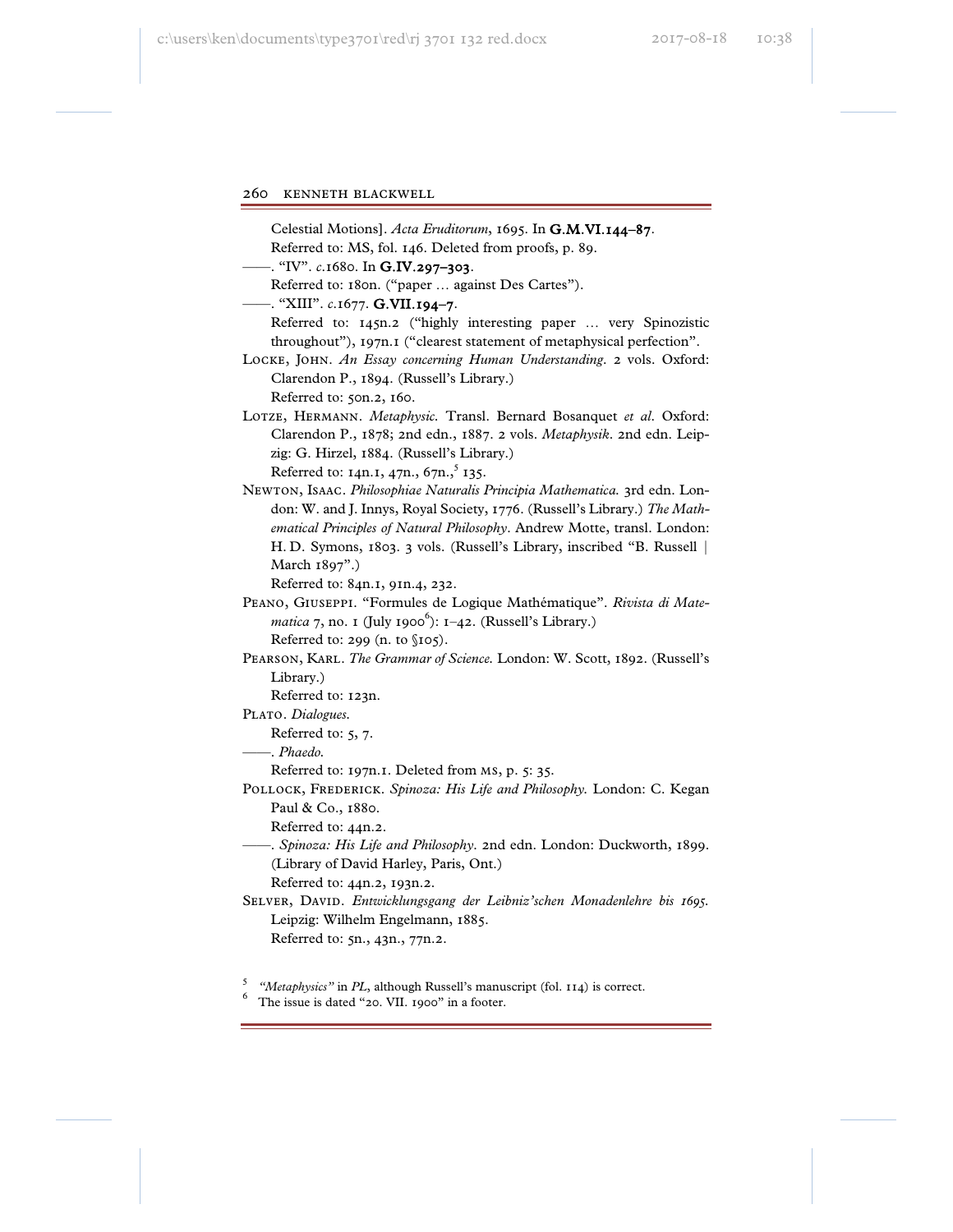SPINOZA, BARUCH. *Ethics.* 1677.<sup>7</sup> Transl. as *Ethic: Demonstrated in Geometrical Order* by W. Hale White; rev. by Amelia Hutchinson Sterling. 3rd edn. London: Duckworth, 1899. (Russell's Library: 4th edn., 1910.) Referred to: 6, 33n. (see also page proofs), 44n.2, 59n., 94n.2, 137,

141n.2, 142n., 145, 181, 195nn.1,3, 200n.2, 201n.1.

- STEIN, LUDWIG. *Leibniz und Spinoza: ein Beitrag zur Entwicklungsgeschichte der Leibnizschen Philosophie.* Berlin: G. Reimer, 1890. Referred to: xiii, 5n., 6nn.1,4, 7n., 104n., 154n.2, 172n.2, 188n., 197n.1, 201n.2.
- ——. "Zur Genesis des Occasionalismus", *Archiv für Geschichte der Philosophie* 1 (1888): 53–61.

Referred to: 136n.

Tönnies, Ferdinand. "Leibniz und Hobbes". *Philosophische Monatshefte* 23  $(1887): 557-73.$ 

Referred to: 5n.

Trendelenburg, Adolf. *Historische Beiträge zur Philosophie*. Vol. 2. Berlin: G. Bethge, 1855.

Referred to: 5n.

Vaihinger, Hans. *Commentar zu Kants* Kritik der reinen Vernunft. 2 vols. Stuttgart: Spemann, 1881–92.

Referred to: 91n.1.

Weismann, August. *The Germ-Plasm: a Theory of Heredity*. London: Walter Scott Ltd., 1893. (Russell's Library, inscribed "A. & B. Russell | August 1895".)

Referred to: 154.

Wolff, Christian. *Vernünftige Gedanken.* [The German *Logic*]. 1712. English transl: *Logic, or Rational Thoughts on the Powers of the Human Understanding*. London: L. Hawes, W. Clarke, and R. Collins, 1770. The first part of the passage Russell quotes is on pp. 31–2, although this transl. does not completely match the passage in *PL*. The German original or the 1736 French translation (from which the English transl. was made) may be different.

Referred to: 58n. ("Logic, Chap. I, §27").

WUNDT, WILHELM. Die physikalischen Axiome und Ihre Beziehung zum Caus*alprincip.* Erlangen: Ferdinand Enke, 1866. Referred to: 81n., 98. ms, fol. 146.

<sup>7</sup> Russell recorded reading the *Ethics* in March 1899 (*Papers* 1: 361). It is not known what edition he read, but it could have been the Latin edition he acquired that month: Benedictus de Spinoza, *Opera*, ed. J. van Vloten and J. P. N. Land (The Hague: Nijhoff, 1895), 3 vols. Russell's Library copy has no marginalia. See the appendix for the sources of his quotations from the *Ethics*, some of which he altered when Pollock's second edition appeared.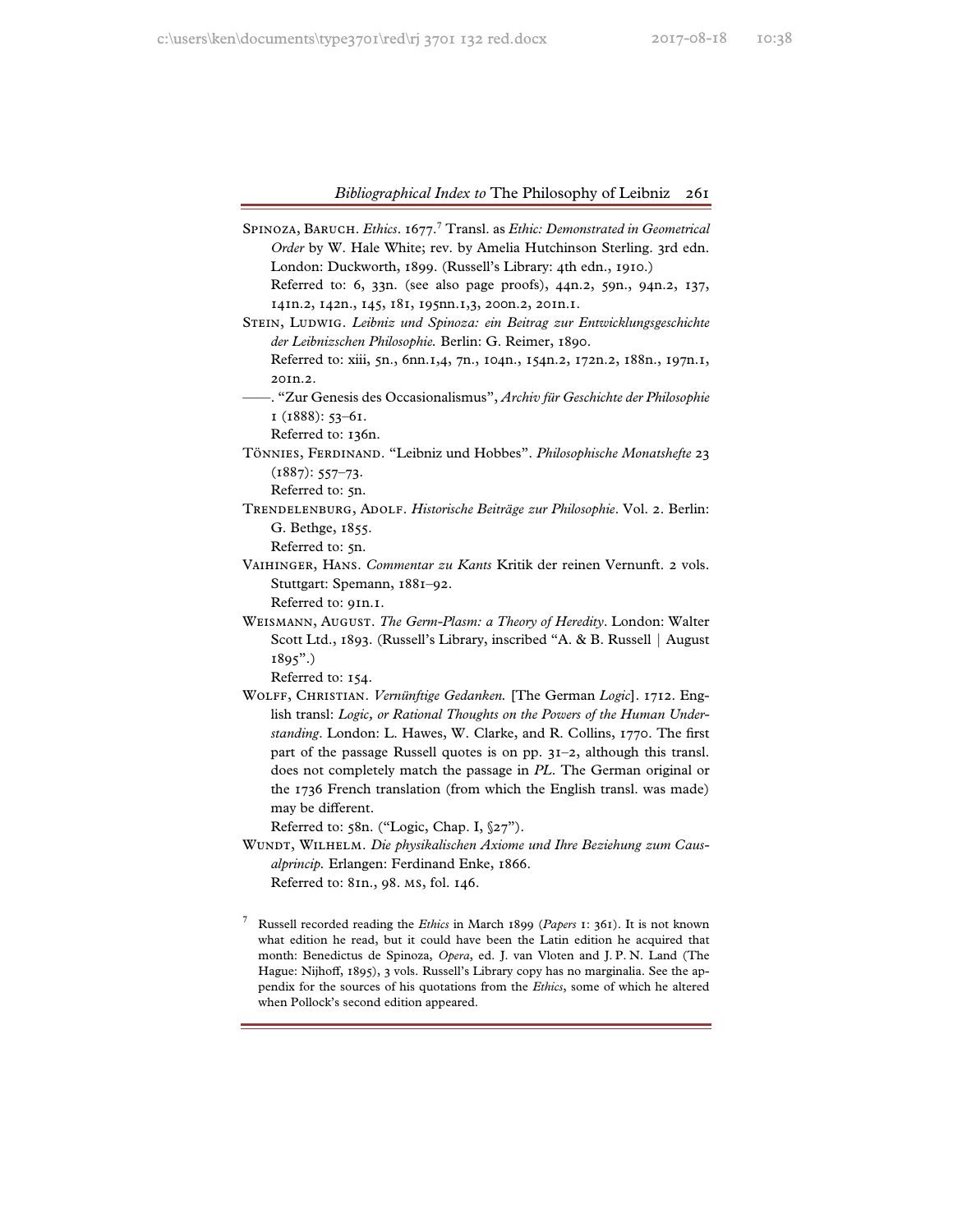#### appendix

## sources of spinoza translations in "the philosophy of leibniz" Compiled by Geneva Gillis

Russell switched his translations from White's to Pollock's second edition, which appeared during his lectures. For edition details, see the Bibliographical Index above.

Pollock, F. *Spinoza: His Life and Philosophy.* 1880. 2nd edn., March 1899.

Spinoza, B. *Ethic: Demonstrated in Geometrical Order.* Trans. W. Hale White. 3rd edn., May 1899.

Russell, B. *PL.* 1900; reprinted with new Preface, 1937. "*1900*" refers to this typesetting. "*2008*" is Routledge's new typesetting in that year.

——. "What Shall I Read?" (*Papers* 1: 361) records "*Ethics* Spinoza" in March 1899. He got Van Vloten and Land's edition of Spinoza's *Opera* then, but *PL* does not refer to it. The first quoted translation may be Russell's own.

| Quotation from<br>Spinoza                                                                                                                                                                                                                                                                                             | Citation                                                                                     | Found in<br>Pollock | Found in<br>White                          | Comment                                                                                                                                           |
|-----------------------------------------------------------------------------------------------------------------------------------------------------------------------------------------------------------------------------------------------------------------------------------------------------------------------|----------------------------------------------------------------------------------------------|---------------------|--------------------------------------------|---------------------------------------------------------------------------------------------------------------------------------------------------|
| "For the existence or<br>non-existence of any-<br>thing, it must be pos-<br>sible to assign a cause<br>or reason."                                                                                                                                                                                                    | Pt. I, Prop. XI, Not found.<br>2nd dem.<br>PL typesetting:<br>1900, p. 33n.;<br>2008, p. 39. |                     | Not found.                                 | Close: "For the<br>existence or non-<br>existence of eve-<br>rything there<br>must be a reason<br>or cause."<br>(White, 1899,<br>3rd edn., p. 9.) |
| "desire is the very na-<br>ture or essence of a<br>person."                                                                                                                                                                                                                                                           | Pt. III, Prop.<br>IX. Schol. and<br>Prop. LVII.<br>PL 1900, p.<br>94n.2; 2008, p.<br>III.    |                     | Yes.<br>(1899, 3rd)<br>edn., p.<br>157.)   |                                                                                                                                                   |
| "Whatever happens in<br>the object of the idea<br>constituting the hu-<br>man mind must be<br>perceived by the hu-<br>man mind, or, in<br>other words, an idea<br>of that thing will nec-<br>essarily exist in the<br>human mind. That is<br>to say, if the object of<br>the idea constituting<br>the human mind be a | Pt. II, Prop.<br>XII.<br>PL 1900, p.<br>137; 2008, p.<br><b>т6т.</b>                         |                     | Yes.<br>(1899, 3rd)<br>edn., p. 58-<br>9.) |                                                                                                                                                   |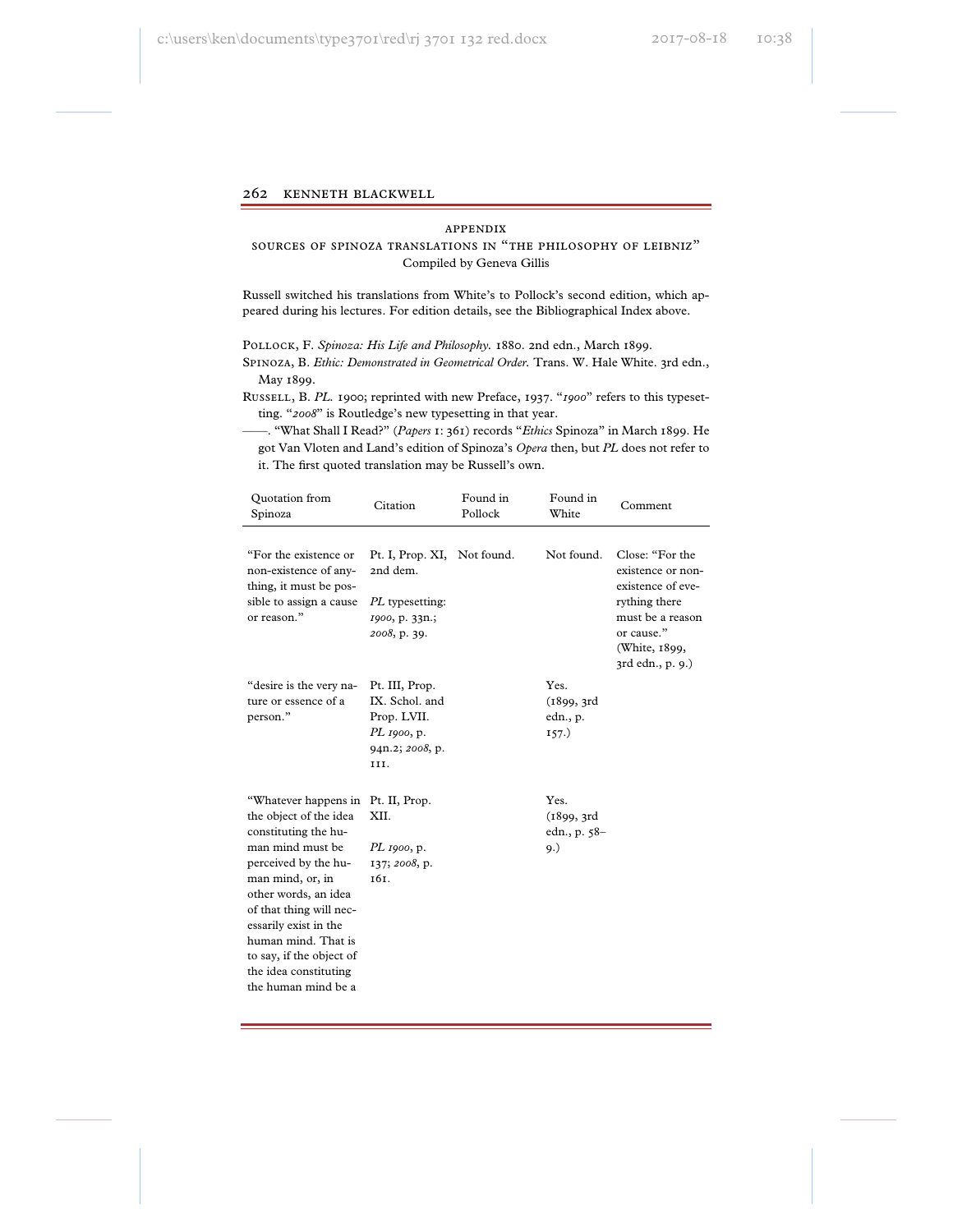| Quotation from<br>Spinoza                                                                                                                                                                                                | Citation                                                                           | Found in<br>Pollock                                                                                             | Found in<br>White                                                  | Comment                                                                                                                                                                                                                                                              |
|--------------------------------------------------------------------------------------------------------------------------------------------------------------------------------------------------------------------------|------------------------------------------------------------------------------------|-----------------------------------------------------------------------------------------------------------------|--------------------------------------------------------------------|----------------------------------------------------------------------------------------------------------------------------------------------------------------------------------------------------------------------------------------------------------------------|
| body, nothing can<br>happen in that body<br>which is not perceived<br>by the mind."                                                                                                                                      |                                                                                    |                                                                                                                 |                                                                    |                                                                                                                                                                                                                                                                      |
| "That thing is called<br>finite in its own<br>kind."                                                                                                                                                                     | Pt. I, Def. 2.<br><i>PL</i> 1900, p.<br>145; 2008, p.<br>170.                      |                                                                                                                 | Yes.<br>(1899, 3rd)<br>edn., p. 1.)                                |                                                                                                                                                                                                                                                                      |
| "(Cf. Pollock's Spi-<br>noza, 2nd ed. p. 193.<br>Spinoza has only the<br>opposition free or con-<br>strained, not Leibniz's<br>further distinctions.)"                                                                   | [Pt. I, Def. 7;<br>Epistle 62.]<br><i>PL 1900</i> , p.<br>193n.; 2008, p.<br>228n. | On fol. 288/3a<br>of the MS, BR<br>had cited "Pol-<br>lock's Spinoza,<br>p. 208."                               |                                                                    |                                                                                                                                                                                                                                                                      |
| "By pleasure I shall,<br>therefore, hereafter<br>understand an affec-<br>tion whereby the<br>mind passes to a<br>greater perfection;<br>and by <i>pain</i> an affec-<br>tion whereby it passes<br>to a less perfection." | Pt. III, Prop.<br>XI, Schol.<br><i>PL</i> 1900, p.<br>195n.1; 2008,<br>p. 229.     | BR edited MS<br>version from<br>White to Pol-<br>lock (1899,<br>2nd edn., pp.<br>$208-9$ ). See fo-<br>lio 291. | Original<br>from White<br>(1899, 3rd)<br>edn., pp.<br>$116 - 17$ . | Original: "By joy,<br>therefore, in<br>what follows, I<br>shall understand<br>the passion by<br>which the mind<br>passes to a<br>greater perfec-<br>tion; and by sor-<br>row, on the other<br>hand, the pas-<br>sion by which it<br>passes to a less<br>perfection." |
| "Pleasure is the pas-<br>sage of a man from<br>less to greater perfec-<br>tion. Pain is the pas-<br>sage of a man<br>from greater to less<br>perfection."                                                                | Pt. III, Prop<br>LIX, Schol.<br><i>PL</i> 1900, p.<br>195n.1; 2008,<br>p. 229.     | Yes.<br>(1899, 2nd)<br>edn., p. 217.)                                                                           |                                                                    |                                                                                                                                                                                                                                                                      |
| "We have not<br>endeavour, will,<br>appetite or desire for<br>anything, because we<br>deem it good, but<br>contrariwise deem a                                                                                           | Pt. III, Prop.<br>IX, Schol.<br><i>PL 1900</i> , p.<br>195n.3; 2008,<br>p. 230.    | BR edited MS<br>version from<br>White to Pol-<br>lock (1899,<br>2nd edn., p.<br>221). See folio                 | Original<br>from White<br>(1899, 3rd)<br>edn., p.<br>116).         | Original: "We<br>neither strive for,<br>wish, seek, nor<br>desire anything,<br>because we think<br>it to be good, but                                                                                                                                                |

8 Russell must have altered it to the second edition on the typescript that succeeded the MS, as he must also have done with the reference to Pollock at *PL 1900*, p. 44n.2.

۰